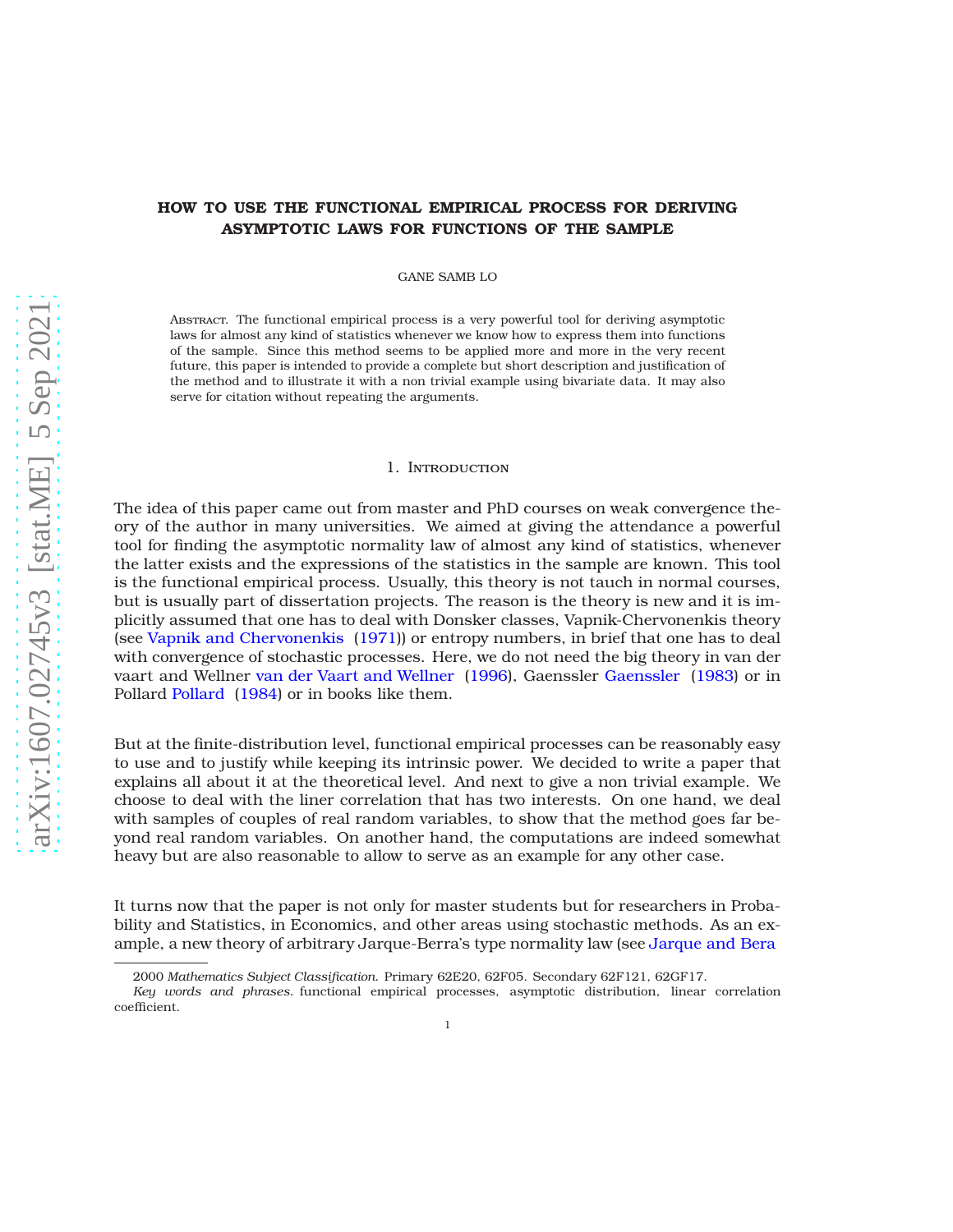[\(1987\)](#page-8-4)) is entirely based on this tool in [Lo et](#page-9-0) *al.* [\(2015](#page-9-0)).

We are sure that readers of the paper will find it very useful in their everyday research works.

The remainder of the paper is organized as follows. In Section [2,](#page-1-0) we describe the parameter we are estimating, here the linear correlation coefficient, and its estimator and next establish the asymptotic normality. In Section [3,](#page-2-0) we describe our tool, the empirical process and provide all of its needed features. The proof of the results will be given finally in Section [4.](#page-5-0) We end the paper with a conclusion and recommendations in Section [5.](#page-8-5)

2. Weak convergence of the empirical linear correlation coefficient

<span id="page-1-0"></span>As said already, we are going to illustrate our tool on the plug-in estimator of the linear correlation coefficient of two random variable  $(X, Y)$ , with neither of X and Y is degenerated, defined as follows

$$
\rho = \frac{\sigma_{xy}}{\sigma_x^2 \sigma_y^2}
$$

where

$$
\mu_x = \int x \, dP_X(x), \ \mu_y = \int x \, dP_X(x), \ \sigma_{xy} = \int (x - \mu_x)(y - \mu_y) dP_{(X,Y)}(x, y).
$$

$$
\sigma_x^2 = \int (x - \mu_x)^2 dP_X(x), \ \sigma_y^2 = \int (x - \mu_x)(y - \mu_y) dP_X(y).
$$

We also dismiss the case the case where  $|\rho|=1$ , for which one of X and Y is an affine function of the other, for example  $X = aY + b$ . It is clear that centering the variables X

and Y and normalizing them by their standard deviations  $\sigma_x$  and  $\sigma_y$  does not change the correlation coefficients  $\rho$ . So we may and do center X and Y at their expectations and normalize them so that we can and do assume that

$$
\mu_x = \mu_y = 0, \sigma_x = \sigma_y = 1.
$$

However, we will let these coefficient appear with their names and we only use their particular values at the conclusion stage.

Let us consider the plug-in estimator of  $\rho$ . To this end, let  $(X_1, Y_1), (X_2, Y_2), ...$  be a sequence independent observations of  $(X, Y)$ . For each  $n \geq 1$ , the plug-in estimator is the following

$$
\rho_n = \left\{ \frac{1}{n} \sum_{i=1}^n (X_i - \overline{X})(Y_i - \overline{Y}) \right\} \left\{ \frac{1}{n^2} \sum_{i=1}^n (X_i - \overline{X})^2 \times \sum_{i=1}^n (X_i - \overline{X})^2 \right\}^{-1/2}
$$

We are going to give the asymptotic theory of  $\rho_n$  as an estimator of  $\rho$ . Introduce the notation

$$
\mu_{(p,x),(q,y)} = E((X - \mu_x)^p (Y - \mu_y)^q), \mu_{4,x} = E(X - \mu_x)^4, \mu_{4,x} = E(X - \mu_x)^4)
$$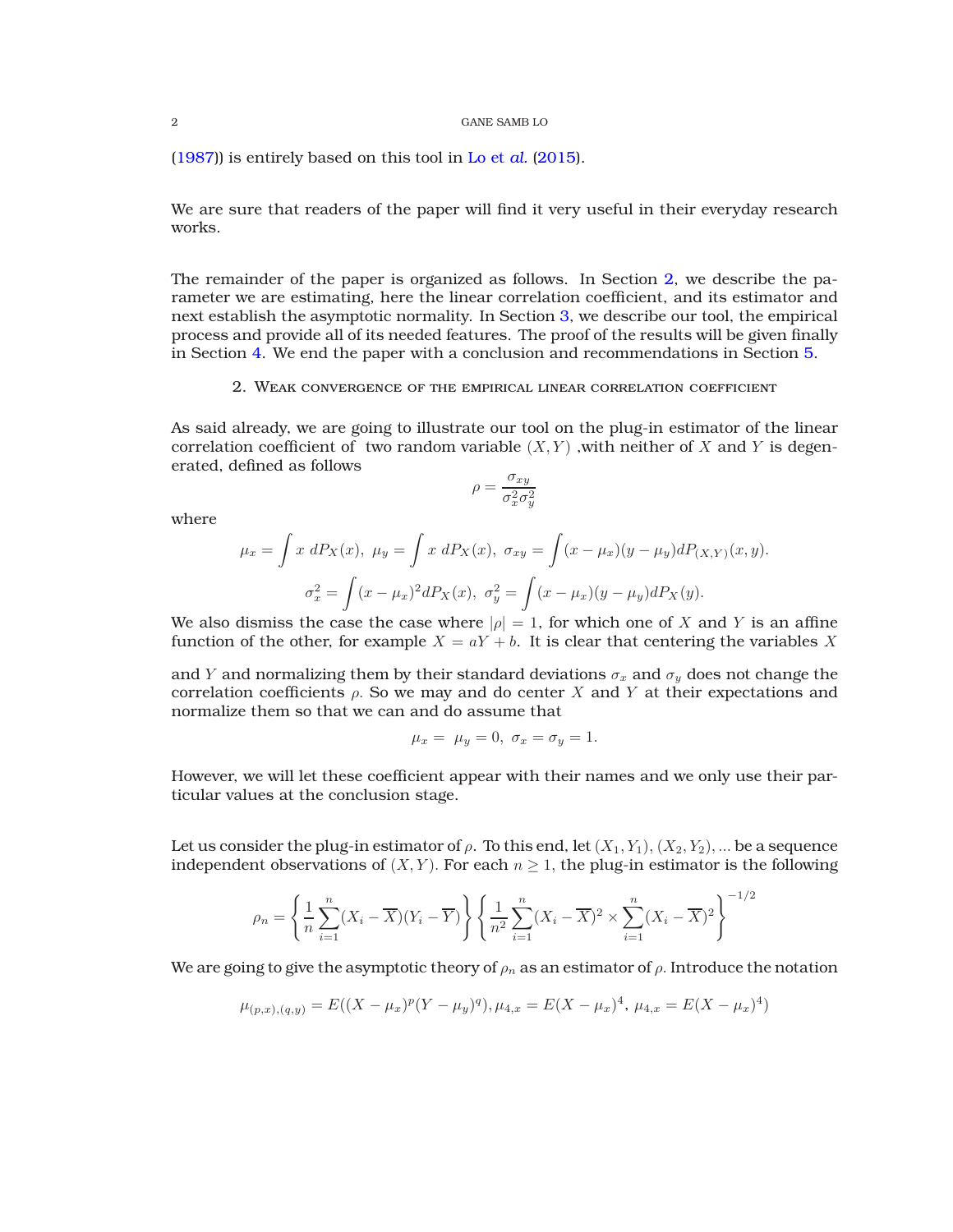Here is our main Theorem

<span id="page-2-1"></span>**Theorem 1.** *Suppose that neither of* X *and* Y *is degenerated and both have finite fourth moments and that*  $X^3Y$  *and*  $XY^3$  *have finite expectations. Then, as*  $n \to \infty$ ,

$$
\sqrt{n}(\rho_n - \rho) \rightsquigarrow N(0, \sigma^2),
$$

*where*

$$
\sigma^2 = \sigma_x^{-2} \sigma_y^{-2} (1 + \rho^2/2) \mu_{(2,x),(2,y)} + \rho^2 (\sigma_x^{-4} \mu_{4,x} + \sigma_y^{-4} \mu_{4,y})/4 - \rho (\sigma_x^{-3} \sigma_y^{-1} \mu_{(3,x),(1,y)} + \sigma_x^{-1} \sigma_y^{-3} \mu_{(1,x),(3,y)})
$$

This result enables to test independence between  $X$  and  $Y$ , or to test non linear correlation in the following sense.

<span id="page-2-3"></span>**Theorem 2.** *Suppose that the assumptions of Theorem [1](#page-2-1) hold. Then (1) If X* and *Y* are not linearly correlated, that is  $\rho = 0$ , *we have* 

$$
\sqrt{n}\rho_n \leadsto N(0, \sigma_1^2),
$$

*where*

$$
\sigma_1^2 = \sigma_x^{-2} \sigma_y^{-2} \mu_{(2,x),(2,y)}.
$$

*(2) If X* and *Y* are independent, then  $\rho = 0$ , and

$$
\sqrt{n}\rho_n \leadsto N(0,1)
$$

## 3. The Functional Empirical Process and Other Tools

<span id="page-2-0"></span>Let  $Z_1, Z_2, \ldots$  be a sequence of independent copies of a random variable  $Z$  defined on the same probability space with values on some metric space  $(S, d)$ . Define for each  $n \geq 1$ , the functional empirical process by

<span id="page-2-2"></span>
$$
\mathbb{G}_n(f) = \frac{1}{\sqrt{n}} \sum_{i=1}^n (f(Z_i) - \mathbb{E}f(Z_i)),
$$

where  $f$  is a real and measurable function defined on  $\mathbb R$  such that

(3.1) 
$$
\mathbb{V}_Z(f) = \int \left(f(x) - \mathbb{P}_Z(f)\right)^2 dP_Z(x) < \infty,
$$

which entails

(3.2) 
$$
\mathbb{P}_Z(|f|) = \int |f(x)| dP_Z(x) < \infty.
$$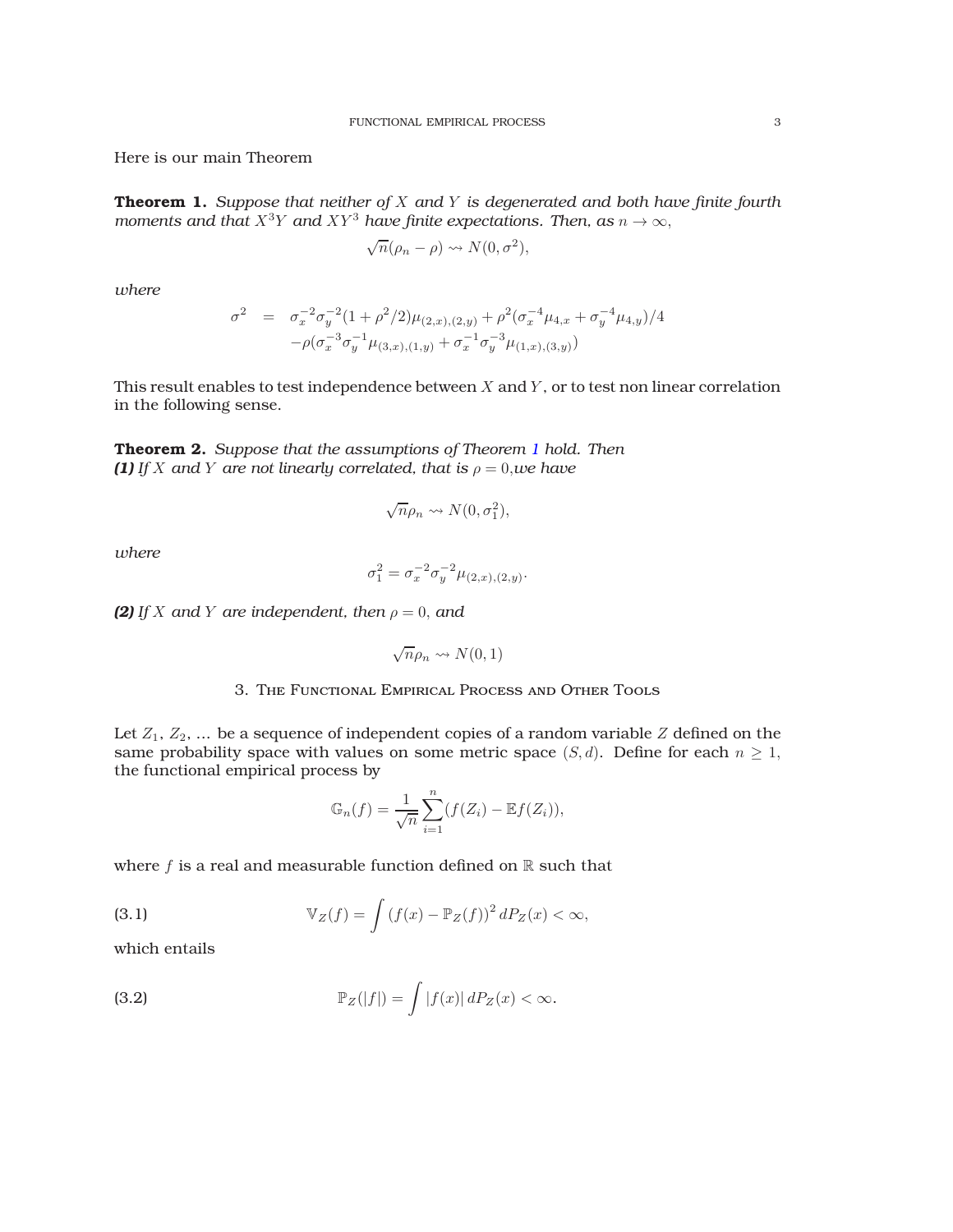Denote by  $\mathcal{F}(S)$  -  $\mathcal F$  for short - the class of real-valued measurable functions that are defined on S such that  $(3.1)$  holds. The space  $\mathcal F$  , when endowed with the addition and the external multiplication by real scalars, is a linear space. Next, it remarkabke that  $\mathbb{G}_n$ is linear on  $\mathcal F$ , that is for  $f$  and  $g$  in  $\mathcal F$  and for  $(a, b) \in \mathbb{R}^2$ , we have

$$
a\mathbb{G}_n(f) + b\mathbb{G}_n(g) = \mathbb{G}_n(af + bg).
$$

We have this result

**Lemma 1.** Given the notation above, then for any finite number of elements  $f_1, ..., f_k$  of  $S, k \geq 1$ , *we have* 

$$
{}^{t}(\mathbb{G}_{n}(f_{1}),...,\mathbb{G}_{n}(f_{k})) \rightsquigarrow \mathcal{N}_{k}(0,\Gamma(f_{i},f_{j})_{1\leq i,j\leq k}),
$$

*where*

$$
\Gamma(f_i, f_j) = \int \left(f_i - \mathbb{P}_Z(f_i)\right) \left(f_j - \mathbb{P}_Z(f_j)\right) d\mathbb{P}_Z(x), 1 \leq, j \leq k.
$$

Proof. It is enough to use the Cramér-Wold Criterion (see for example [Billingsley](#page-9-1) [\(1968](#page-9-1)), page 45), that is to show that for any  $a = ^t(a_1, ..., a_k) \in \mathbb{R}^k$ , by denoting  $T_n = ^t(\mathbb{G}_n(f_1), ..., \mathbb{G}_n(f_k)),$ we have  $\langle a, T_n \rangle \to \langle a, T \rangle$  where T follows the  $\mathcal{N}_k(0, \Gamma(f_i, f_j)_{1 \leq i,j \leq k})$  law and  $\langle \circ, \circ \rangle$ stands for the usual product scalar in  $\mathbb{R}^k$ . But, by the standard central limit theorem in R, we have

$$
\langle a, T_n \rangle = \mathbb{G}_n \left( \sum_{i=1}^k a_i f_i \right) \rightsquigarrow N(0, \sigma^2_{\infty}),
$$

where, for  $g = \sum_{1 \leq i \leq k} a_i f_i$ ,

$$
\sigma_{\infty}^2 = \int \left(g(x) - \mathbb{P}_Z(g)\right)^2 dP_Z(x)
$$

and this easily gives

$$
\sigma_{\infty}^2 = \sum_{1 \le i,j \le k} a_i a_j \Gamma(f_i, f_j),
$$

so that  $N(0, \sigma_{\infty}^2)$  is the law of  $< a, T >$  . The proof is finished.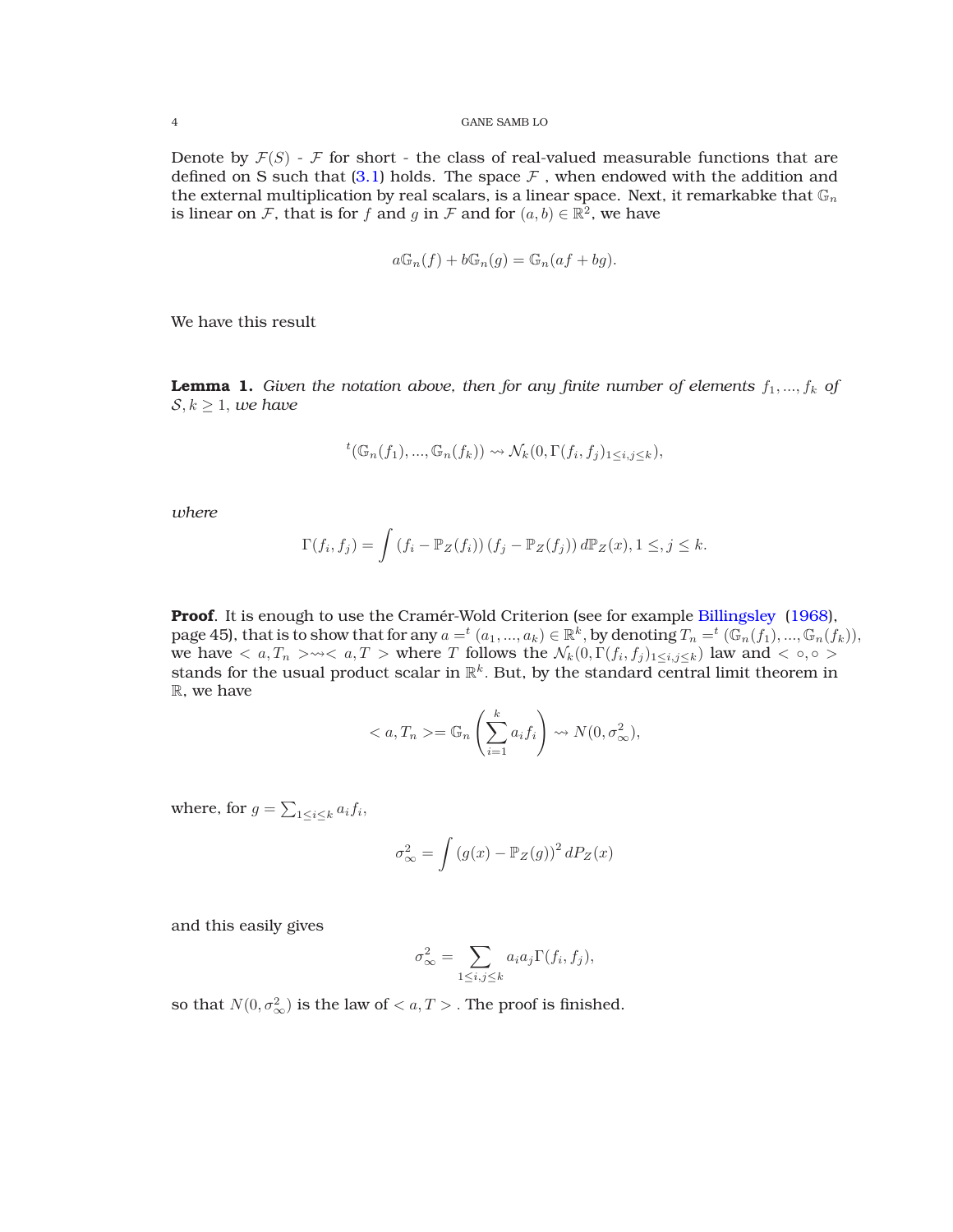3.1. How to use the tool. We usually work with usual asymptotic statistics on  $\mathbb{R}^k$ . Once we have our sample  $Z_1, Z_2, \ldots$  as random variables defined in the same probability space with values in  $\mathbb{R}^k$ , the studied statistics, say  $T_n$ , is usually a combinations of expressions of the form

<span id="page-4-0"></span>
$$
H_n = \frac{1}{n} \sum_{i=1}^{k} H(Z_i)
$$

for  $H \in \mathcal{F}$ . We use this simple expansion, for  $\mu(H) = \mathbb{E}H(Z)$ ,

(3.3) 
$$
H_n = \mu(H) + n^{-1/2} \mathbb{G}_n(H).
$$

We have that  $\mathbb{G}_n(H)$  is asymptotically bounded in probability since  $\mathbb{G}_n(H)$  weakly converges to, say  $M(H)$  and then by the continuous mapping theorem  $\|\mathbb{G}_n(H)\| \rightsquigarrow \|M(H)\|$ . Since all the  $\mathbb{G}_n(H)$  are defined on the same probability space, we get for all  $\lambda > 0$ , by the assertion of the Portmanteau Theorem for concerning open sets,

$$
\limsup_{n \to \infty} P(||\mathbb{G}_n(H)|| > \lambda) \le P(||M(H)|| > \lambda)
$$

and then

$$
\lim_{\lambda \to \infty} \inf_{n \to \infty} \limsup_{n \to \infty} P(||\mathbb{G}_n(H)|| > \lambda) \le \limsup P(||M(H)|| > \lambda) = 0.
$$

From this, we use the big  $O_P$  notation, that is  $\mathbb{G}_n(H) = O_P(1)$ . Formula [\(3.3\)](#page-4-0) becomes

<span id="page-4-1"></span>
$$
H_n = \mu(H) + n^{-1/2} \mathbb{G}_n(H) = \mu(H) + O_{\mathbb{P}}(n^{-1/2})
$$

and we will be able to use the delta method. Indeed, let  $q : \mathbb{R} \mapsto \mathbb{R}$  be continuously differentiable on a neighborhood of  $\mu(H)$ . The mean value theorem leads to

(3.4) 
$$
g(H_n) = g(\mu(H)) + g'(\mu_n(H)) n^{-1/2} \mathbb{G}_n(H)
$$

where

$$
\mu_n(H) \in [(\mu(H) + n^{-1/2} \mathbb{G}_n(H)) \wedge \mu(H), (\mu(H) + n^{-1/2} \mathbb{G}_n(H)) \vee \mu(H)]
$$

so that

$$
|\mu_n(H) - \mu(H)| \le n^{-1/2} \mathbb{G}_n(H) = O_{\mathbb{P}}(n^{-1/2}).
$$

Then  $\mu_n(H)$  converges to  $\mu_n(H)$  in probability (denoted  $\mu_n(H) \to_{\mathbb{P}} \mu(H)$ ). But the convergence in probability to a constant is equivalent to the weak convergence. Then  $\mu_n(H)$  $\rightarrow$   $\mu(H)$ . Using again the continuous mapping theorem,  $g'(\mu_n(H)) \rightarrow g'(\mu(H))$  which in tern yields  $g'(\mu_n(H)) \to_{\mathbb{P}} g'(\mu(H))$  by the characterization of the weak converngence to a constant. Now [\(3.4\)](#page-4-1) becomes

$$
g(H_n) = g(\mu(H)) + (g'(\mu(H) + o_P(1)) n^{-1/2} \mathbb{G}_n(H)
$$
  
=  $g(\mu(H)) + g'(\mu(H) \times n^{-1/2} \mathbb{G}_n(H) + o_P(1)) n^{-1/2} \mathbb{G}_n(H)$   
=  $g(\mu(H)) + n^{-1/2} \mathbb{G}_n(g'(\mu(H)H) + o_P(n^{-1/2}))$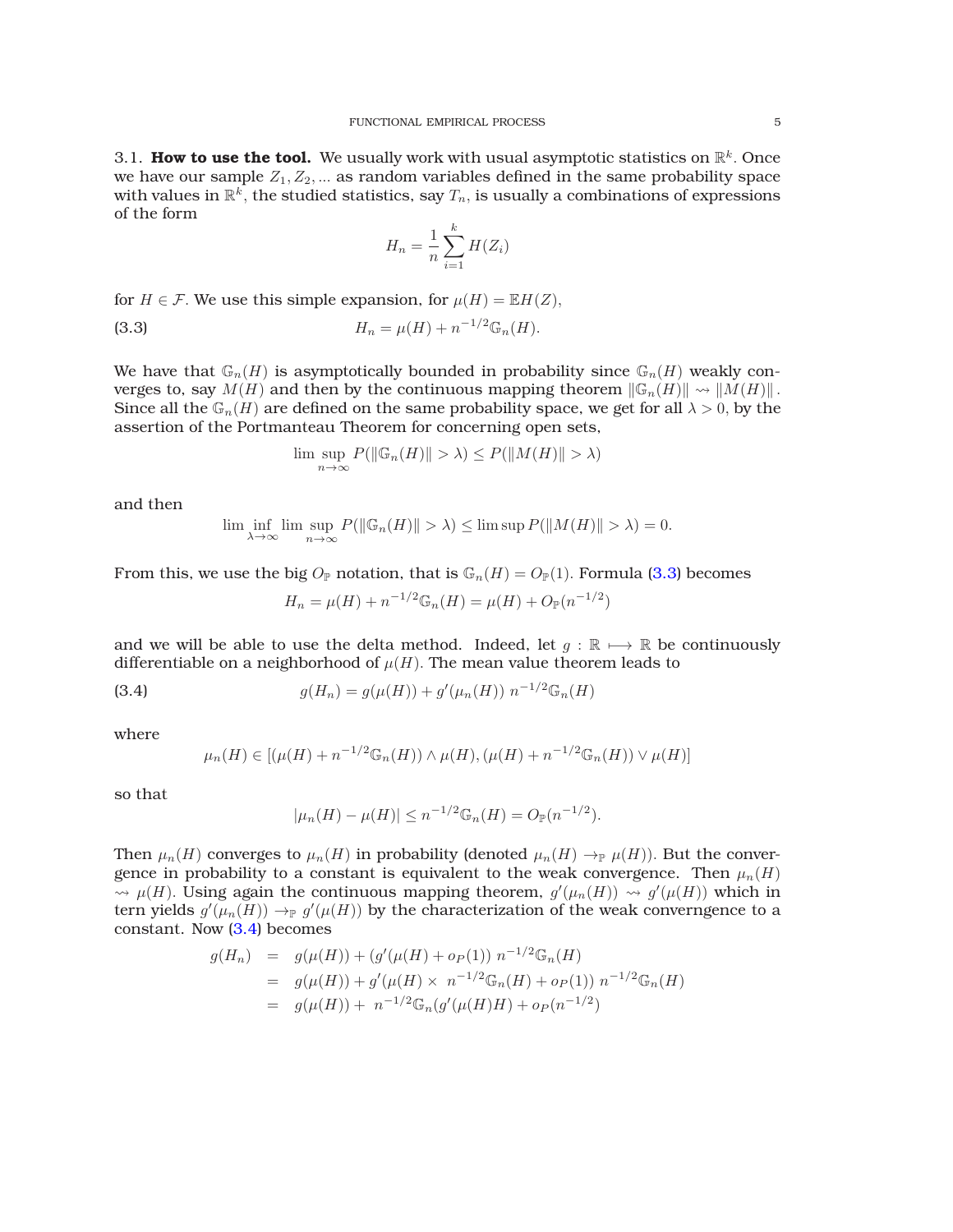We arrive at the final expansion

<span id="page-5-1"></span>(3.5) 
$$
g(H_n) = g(\mu(H)) + n^{-1/2} \mathbb{G}_n(g'(\mu(H)H) + o_P(n^{-1/2}).
$$

The method consists in using the expansion [\(3.5\)](#page-5-1) as many times as needed and next to do some algebra on these expansions. By using the same techniques as above, we have these three formulas

**Lemma 2.** Let  $(A_n)$  and  $(B_n)$  be two sequences of real valued random variables defined *on the same probability space holding the sequence*  $Z_1$ *,*  $Z_2$ *, .. Let A and B be two real numbers and let*  $L(z)$  *and*  $H(z)$  *be two real-valued functions of*  $z \in S$ *. Suppose that*  $A_n =$  $A + n^{-1/2} \mathbb{G}_n(L) + o_{\mathbb{P}}(n^{-1/2})$  and  $B_n = B + n^{-1/2} \mathbb{G}_n(H) + o_{\mathbb{P}}(n^{-1/2})$ . Then

$$
A_n + B_n = A + B + n^{-1/2} \mathbb{G}_n(L+H) + o_{\mathbb{P}}(n^{-1/2}),
$$

$$
A_n B_n = AB + n^{-1/2} \mathbb{G}_n (BL + AH) + o_{\mathbb{P}}(n^{-1/2}).
$$

*and if*  $B \neq 0$ *,* 

$$
\frac{A_n}{B_n} = \frac{A}{B} + n^{-1/2} \mathbb{G}_n \left( \frac{1}{B} L - \frac{A}{B^2} H \right) + o_{\mathbb{P}}(n^{-1/2}).
$$

By putting together all the described steps in a smart way, the methodology will lead us to a final result of the form

$$
T_n = t + n^{-1/2} \mathbb{G}_n(h) + o_P(n^{-1/2})
$$

which entails the weak convergence

$$
\sqrt{n}(T_n - t) = \mathbb{G}_n(h) + o_P(1) \rightsquigarrow N(0, \Gamma(h, h)).
$$

<span id="page-5-0"></span>We are now in position to apply right here the methodology on the empirical linear correlation coefficient.

# 4. Proofs of the results

We are going to use the function empirical process based on the observations  $(X_i,Y_i), i =$  $1, 2, \ldots$  that are independent copies of  $(X, Y)$ . Write

$$
\rho_n^2 = \frac{\frac{1}{n} \sum_{i=1}^n X_i Y_i - \overline{X} \ \overline{Y}}{\left\{ \frac{1}{n} \sum_{i=1}^n X_i^2 - \overline{X}^2 \right\}^{1/2} \left\{ \frac{1}{n} \sum_{i=1}^n Y_i^2 - \overline{Y}^2 \right\}^{1/2}} = \frac{A_n}{B_n}.
$$

Let us say for once that all the functions of  $(X, Y)$  that will appear below are measurable and have finite second moments. Let us handle separately the numerator and denominator. To treat  $A_n$ , using the empirical process implies that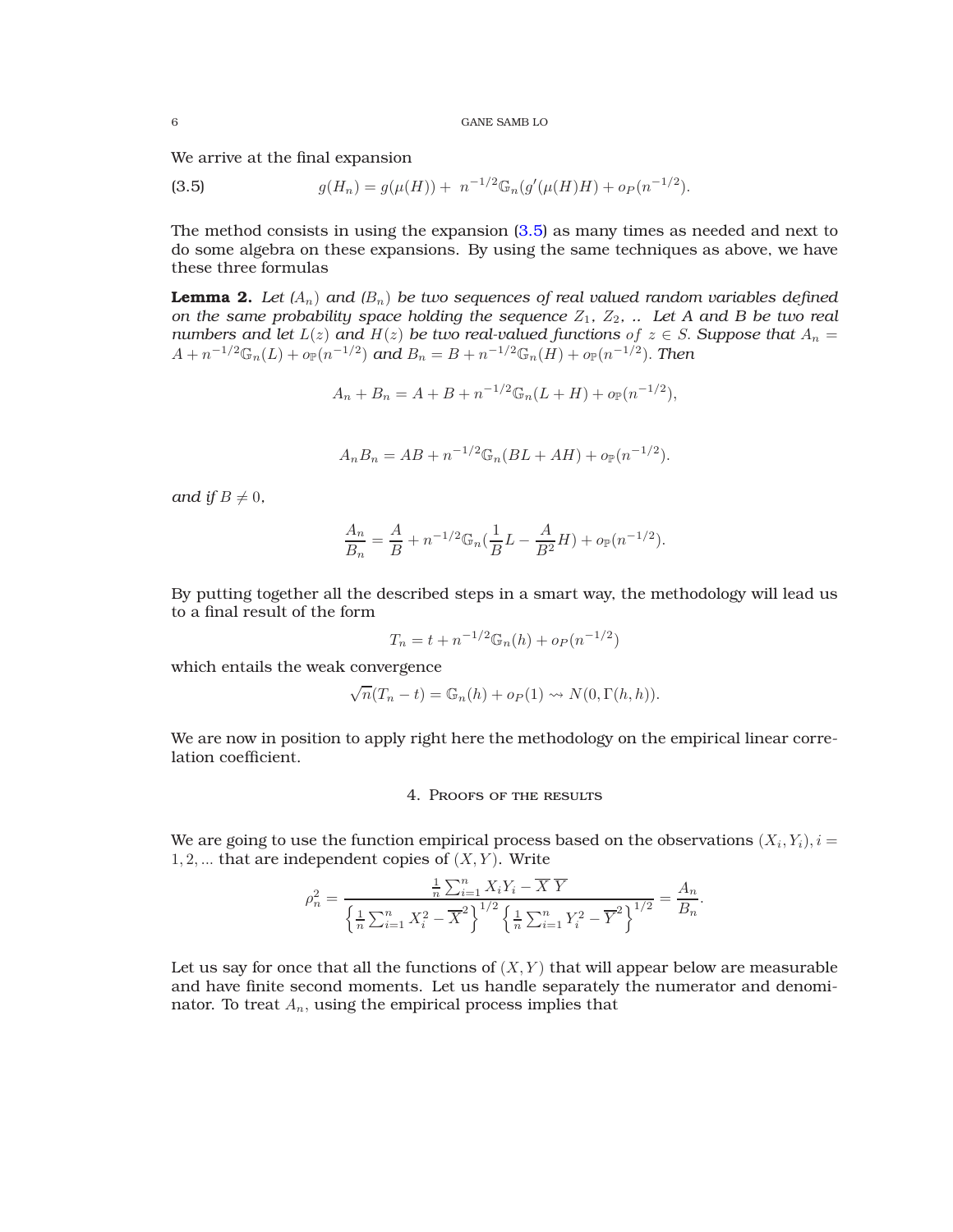(4.1) 
$$
\begin{cases} \frac{1}{n} \sum_{i=1}^{n} X_i Y_i = \mu_{xy} + n^{-1/2} G_n(p), \\ \overline{X} = \mu_x + n^{-1/2} G_n(\pi_1), \\ \overline{Y} = \mu_y + n^{-1/2} G_n(\pi_2), \end{cases}
$$

where  $p(x, y) = xy$ ,  $\pi_1(x, y) = x$ ,  $\pi_2(x, y) = y$ . From there we use the fact that  $G_n(g) = O_P(1)$ for  $\mathbb{E}(g(X,Y)^2) < +\infty$  and get

<span id="page-6-1"></span>(4.2) 
$$
A_n = \mu_{xy} + n^{-1/2} G_n(p) - (\mu_x + n^{-1/2} G_n(\pi_1)) (\mu_y + n^{-1/2} G_n(\pi_2)).
$$

This leads to

<span id="page-6-0"></span>
$$
A_n = \sigma_{xy} + n^{-1/2} G_n(H_1) + o_P(n^{-1/2})
$$

with

$$
H_1(x, y) = p(x, y) - \mu_x \pi_2 - \mu_y \pi_1.
$$

Next, we have to handle  $B_n.$  Since the roles of  $\left\{\frac{1}{n}\sum_{i=1}^nX_i^2-\overline{X}^2\right\}^{1/2}$  and of  $\left\{\frac{1}{n}\sum_{i=1}^nY_i^2-\overline{Y}^2\right\}^{1/2}$ ar symmetrical, we treat one of them and extend the results to the other. Consider  $\left\{\frac{1}{n}\sum_{i=1}^{n}X_i^2-\overline{X}^2\right\}^{1/2}$ . From [\(4.1\)](#page-6-0), use the delta method to get  $\mu^2 = (\mu_x + n^{-1/2} G_n(\pi_1))^2 = \mu_x^2 + 2\mu_x n$  $^{-1/2})$ 

$$
\overline{X}^2 = (\mu_x + n^{-1/2} G_n(\pi_1))^{-1} = \mu_x^2 + 2\mu_x n^{-1/2} G_n(\pi_1) + o_P(n)
$$

that is

$$
\overline{X}^2 = (\mu_x + n^{-1/2} G_n(\pi_1))^2 = \mu_x^2 + n^{-1/2} G_n(2\mu_x \pi_1) + o_P(n^{-1/2}).
$$

From there, we get

$$
\frac{1}{n} \sum_{i=1}^{n} X_i^2 - \overline{X}^2 = m_{2,x} + n^{-1/2} G_n(\pi_1^2) - \overline{X}^2
$$
  
=  $m_{2,x} - \mu_x^2 + n^{-1/2} G_n(\pi_1^2 - 2\mu_x \pi_1) + o_P(n^{-1/2})$   
=  $\sigma_x^2 + n^{-1/2} G_n(\pi_1^2 - 2\mu_x \pi_1) + o_P(n^{-1/2}).$ 

Using the Delta-method once again leads to

$$
\left\{\frac{1}{n}\sum_{i=1}^{n}X_i^2-\overline{X}^2\right\}^{1/2}=\sigma_x+n^{-1/2}G_n\left(\frac{1}{2\sigma_x}\left\{\pi_1^2-2\mu_x\pi_1\right\}\right)+o_P(n^{-1/2}).
$$

In a similar way, we get

$$
\left\{\frac{1}{n}\sum_{i=1}^n Y_i^2 - \overline{Y}^2\right\}^{1/2} = \sigma_y + n^{-1/2}G_n\left(\frac{1}{2\sigma_y}\left\{\pi_2^2 - 2\mu_y\pi_2\right\}\right) + o_P(n^{-1/2}).
$$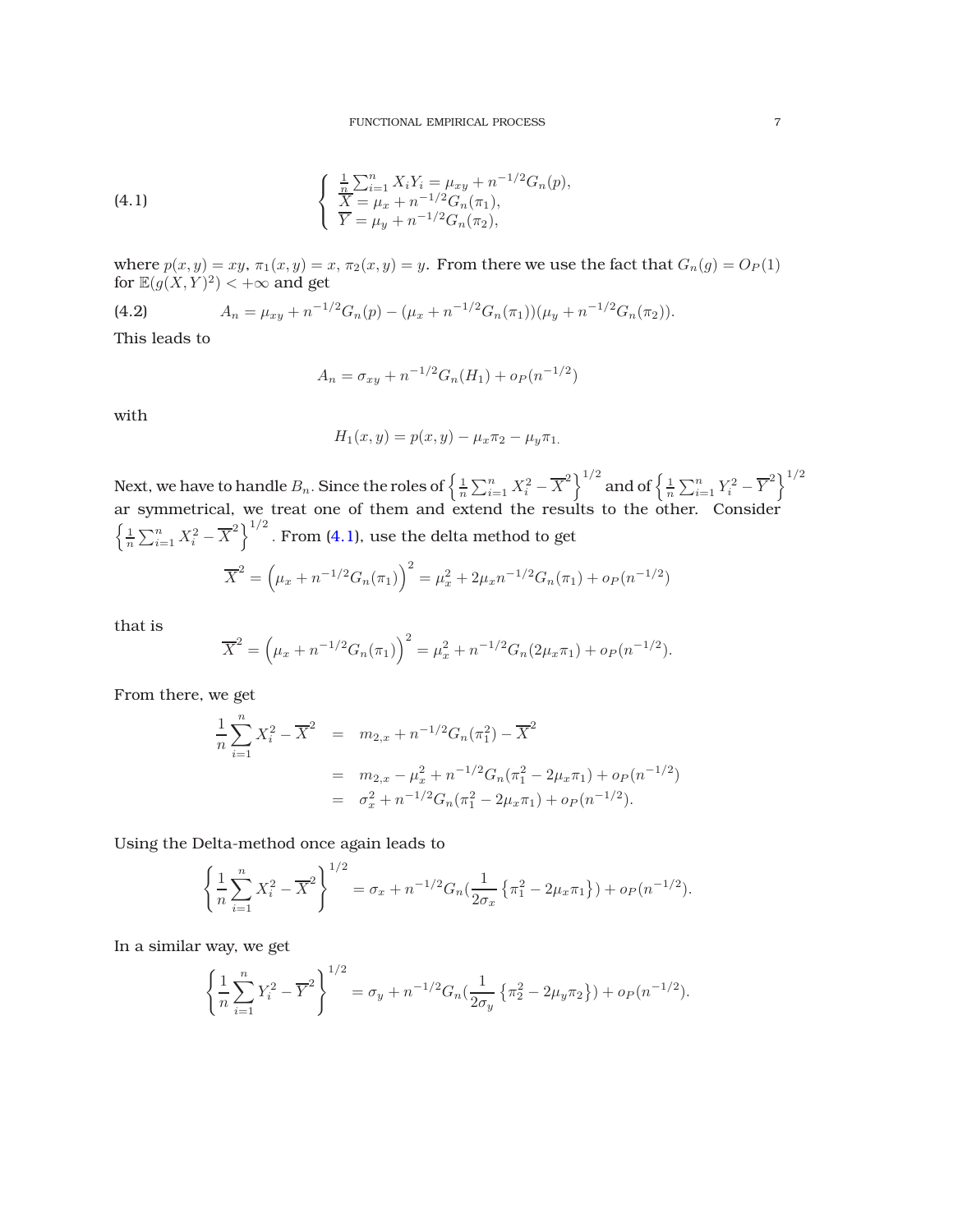We arrive at

$$
B_n = \left\{ \frac{1}{n} \sum_{i=1}^n X_i^2 - \overline{X}^2 \right\}^{1/2} \left\{ \frac{1}{n} \sum_{i=1}^n Y_i^2 - \overline{Y}^2 \right\}^{1/2}
$$
  
=  $\sigma_x \sigma_y + n^{-1/2} G_n \left( \frac{\sigma_y}{2\sigma_x} \left\{ \pi_1^2 - 2\mu_x \pi_1 \right\} + \frac{\sigma_x}{2\sigma_y} \left\{ \pi_2^2 - 2\mu_y \pi_2 \right\} \right) + o_P(n^{-1/2}).$ 

By setting

$$
H_2(x,y) = \frac{\sigma_y}{2\sigma_x} \left\{ \pi_1^2 - 2\mu_x \pi_1 \right\} + \frac{\sigma_x}{2\sigma_y} \left\{ \pi_2^2 - 2\mu_y \pi_2 \right\}
$$

we have

(4.3) 
$$
B_n = \sigma_x \sigma_y + n^{-1/2} G_n(H_2) + n^{-1/2}.
$$

Now, combining [\(4.2\)](#page-6-1) and [\(4.3\)](#page-7-0) and using Lemma 1 yield

<span id="page-7-0"></span>
$$
\sqrt{n}(\rho_n^2 - \rho^2) = n^{-1/2} G_n(\frac{1}{\sigma_x \sigma_y} H_1 - \frac{\sigma_{xy}}{\sigma_x^2 \sigma_y^2} H_2) + o_P(1).
$$

Put

$$
H = \frac{1}{\sigma_x \sigma_y} (p(x, y) - \mu_x \pi_2 - \mu_y \pi_1) - \frac{\rho}{\sigma_x \sigma_y} \left\{ \frac{1}{2\sigma_x^2} \left\{ \pi_1^2 - 2\mu_x \pi_1 \right\} + \frac{1}{2\sigma_y^2} \left\{ \pi_2^2 - 2\mu_y \pi_2 \right\} \right\}.
$$

Now we continue with the centered and normalized case to get

$$
H(x, y) = p(x, y) - \frac{\rho}{2}(\pi_1^2 + \pi_2^2)
$$

and

$$
H(X,Y) = XY - \frac{\rho}{2}(X^2 + Y^2).
$$

Denote

$$
\mu_{(p,x),(q,y)} = E((X - \mu_x)^p (Y - \mu_y)^q).
$$

We have

$$
EH(X,Y) = \sigma_{xy} - \rho = 0
$$

and  $varH(X, Y)$  is equal to

$$
\mu_{(2,x),(2,y)} + \rho^2 (\mu_{4,x} + \mu_{4,y})/4 - \rho(\mu_{(3,x),(1,y)} + \mu_{(1,x),(3,y)}) + \rho^2 \mu_{(2,x),(2,y)}/2
$$
  
and finally  $varH(X,Y) = \sigma_0^2$  with

$$
\sigma_0^2 = (1 + \rho^2/2)\mu_{(2,x),(2,y)} + \rho^2(\mu_{4,x} + \mu_{4,y})/4 - \rho(\mu_{(3,x),(1,y)} + \mu_{(1,x),(3,y)}).
$$

This gives the conclusion that for centered and normalized  $X$  and  $Y$ ,

$$
\sqrt{n}(\rho_n - \rho) \rightsquigarrow N(0, \sigma_0^2).
$$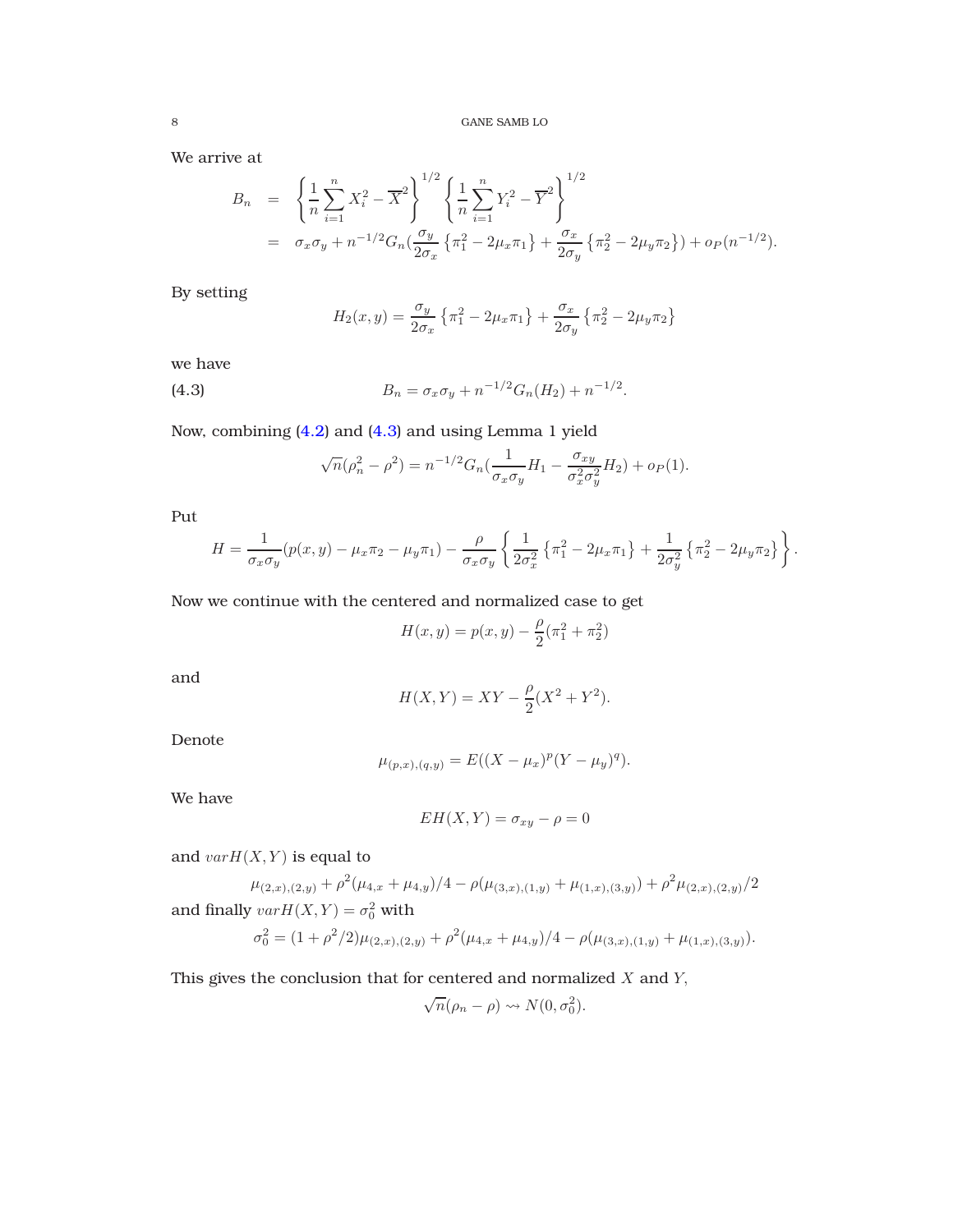Next, if we use the normalizing coefficients in  $\sigma_0$ , we get

$$
\sigma^2 = \sigma_x^2 \sigma_y^2 (1 + \rho^2/2) \mu_{(2,x),(2,y)} + \rho^2 (\sigma_x^4 \mu_{4,x} + \sigma_y^4 \mu_{4,y})/4 - \rho (\sigma_x^3 \sigma_y \mu_{(3,x),(1,y)} + \sigma_x \sigma_y^3 \mu_{(1,x),(3,y)})
$$

and we conclude in the general case that

$$
\sqrt{n}(\rho_n - \rho) \rightsquigarrow N(0, \sigma^2)
$$

<span id="page-8-5"></span>The proof of Theorem [2](#page-2-3) follows by easy computations under the particular conditions of  $\rho$  and under independence.

## 5. Conclusion and recommendations

This paper was intended to lear how to use the functional empirical process for deriving asymptotic normality laws. We saw that the method is powerful and sometimes straightforward. But the computations may be huge. Fortunately, in each case, we might be able to use specific properties of studied statistics. In the example we treated, we use the property that the correlation coefficient remains the same under location and scale parameter changes. This allowed to reduce the computations to centered and normalized random variables.

This works has sparked in our mind the ideas of a handbook in which as much as possible applications of this method in any area of Probability theory and Statistics will be gathered. We will surely go into it in the future

## Acknowledgement

We express our thanks to our last master class in the Mathematical department of University of Sciences, Techniques and Technologies of Bamako, in June 2016, where we made the decision to write this paper. Thanks to the attendance ; Chérif Traoré, Maryam Traoré, Paul Akounid, Dian Diarra, Harouna Sangaré, Soumaila Demebelé, Mouminou Diallo. We extend our thanks to the agency AUF which funded the mission there and the department of mathematics and the USTTB through Dr Yaya Koné and Professor Ouaténi Diallo.

## **REFERENCES**

- <span id="page-8-0"></span>Vapnik V.N. and Chervonenkis, A. Y.(1971). On the uniform convergence of relative frequencies of event to their probabilities. *Theory of Probability and Its applications*. 16, 264-280.
- <span id="page-8-1"></span>van der Vaart A. W. and Wellner J. A.(1996). *Weak Convergence and Empirical Processes With Applications to Statistics*. Springer, New-York.
- <span id="page-8-2"></span>Gaenssler, P.(1983). *Empirical processes*. IMS Lecture Notes-Monigraph Series, Hayward, California..

<span id="page-8-3"></span>Pollard D.(1984). *Convergence of Stochastic Processes*. Springer-Verlag, Berlin.

<span id="page-8-4"></span>Jarque, C. M. and A. K. Bera.(1987). A test for normality of observations and regression residuals. *International Statistical Review*. 55(5): 163-172.